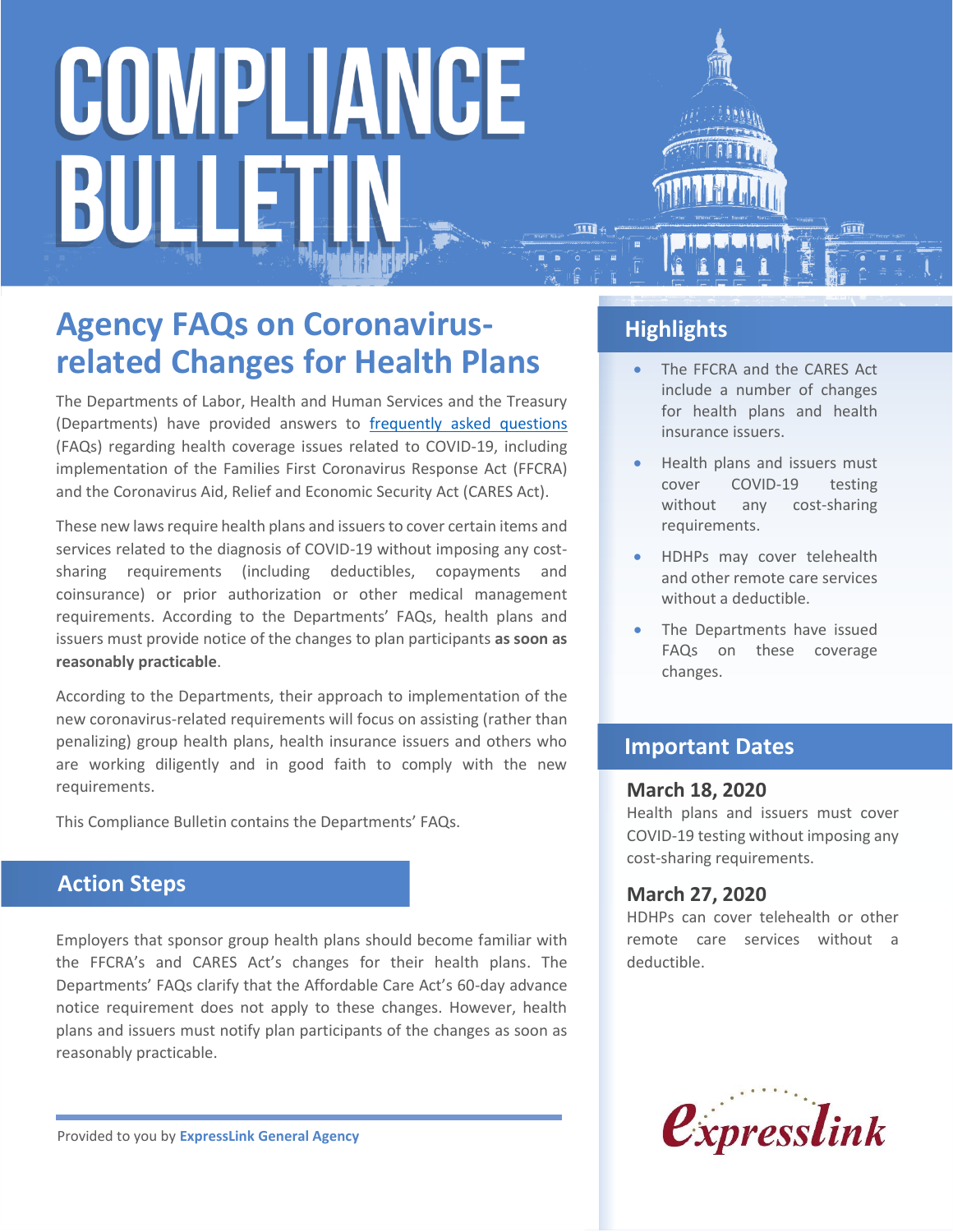#### **Overview of New Laws**

#### *The FFCRA*

The [FFCRA](https://www.congress.gov/116/bills/hr6201/BILLS-116hr6201eh.pdf) was enacted on March 18, 2020. Section 6001 of the FFCRA generally requires group health plans and health insurance issuers offering group or individual health insurance coverage to provide benefits for certain items and services related to diagnostic testing for the detection of SARS-CoV-2 or the diagnosis of COVID-19 (referred to collectively as COVID-19) when those items or services are furnished on or after March 18, 2020, and during the applicable emergency period. Under the FFCRA, plans and issuers must provide this coverage without imposing any cost-sharing requirements (including deductibles, copayments and coinsurance) or prior authorization or other medical management requirements.

#### *The CARES Act*

The [CARES Act](https://www.congress.gov/bill/116th-congress/house-bill/748/text) was enacted on March 27, 2020. Section 3201 of the CARES Act amended section 6001 of the FFCRA to include a broader range of diagnostic items and services that plans and issuers must cover without any cost-sharing requirements or prior authorization or other medical management requirements.

Additionally, section 3202 of the CARES Act generally requires plans and issuers providing coverage for these items and services to reimburse any provider of COVID-19 diagnostic testing an amount that equals the negotiated rate or, if the plan or issuer does not have a negotiated rate with the provider, the cash price for such service that is listed by the provider on a public website. (The plan or issuer may negotiate a rate with the provider that is lower than the cash price.)

#### *State Laws*

As discussed in Q9 below, nothing in the FFCRA or the CARES Act prevents a state from imposing additional standards or requirements on health insurance issuers with respect to the diagnosis or treatment of COVID-19, to the extent those standards or requirements do not prevent the application of a federal requirement.

#### **FAQs**

#### **Q1. Which types of group health plans and health insurance coverage are subject to section 6001 of the FFCRA, as amended by section 3201 of the CARES Act?**

Section 6001 of the FFCRA, as amended by section 3201 of the CARES Act, applies to group health plans and health insurance issuers offering group or individual health insurance coverage (including grandfathered health plans as defined in section 1251(e) of the Patient Protection and Affordable Care Act).

The term "group health plan" includes both insured and self-insured group health plans. It includes private employmentbased group health plans (ERISA plans), non-federal governmental plans (such as plans sponsored by states and local governments) and church plans.

"Individual health insurance coverage" includes coverage offered in the individual market through or outside of an Exchange, as well as student health insurance coverage (as defined in 45 CFR 147.145).

Section 6001 does not apply to short-term, limited-duration insurance (as defined in 26 CFR 54.9801-2, 29 CFR 2590.701- 2, and 45 CFR 144.103), or to a plan or coverage in relation to its provision of excepted benefits (as defined in 26 CFR 54.9831-1(c), 29 CFR 2590.732(c), and 45 CFR 146.145(b) and 148.220). It also does not apply to group health plans that do not cover at least two employees who are current employees (such as plans in which only retirees participate).

This Compliance Bulletin is not intended to be exhaustive nor should any discussion or opinions be construed as legal advice. Readers should contact legal counsel for legal advice. Design ©2020 Zywave, Inc. All rights reserved.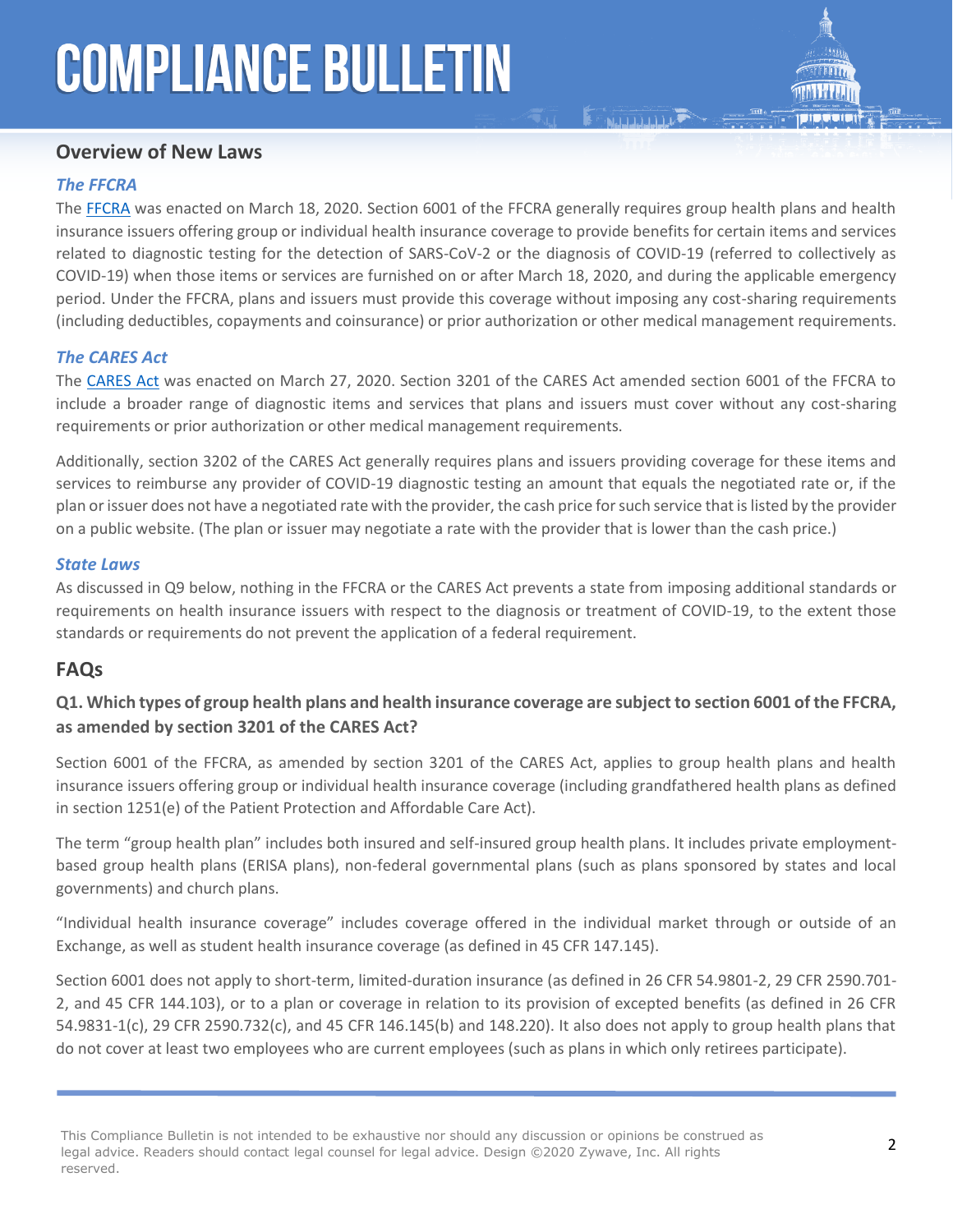

#### **Definitions**

**ENTITLE PROPERTY** 

The terms "group health plan," "health insurance issuer," "group health insurance coverage," and "individual health insurance coverage" have the meanings given such terms in section 2791 of the PHS Act, section 733 of ERISA and section 9832 of the federal tax code, as applicable. Group and individual health insurance coverage includes certain non-grandfathered health insurance coverage in the individual and small group markets subject to an HHS nonenforcement policy (also known as "grandmothered" or "transitional" plans).

Compliance with section 6001 of the FFCRA, as amended by section 3201 of the CARES Act, will not cause a plan or coverage to cease to be a grandfathered health plan, provided that no other changes are made that would cause a loss of grandfather status under 26 CFR 54.9815-1251(g), 29 CFR 2590.715-1251(g), and 45 CFR 147.140(g), as applicable.

#### **Q2. When are plans and issuers required to comply with section 6001 of the FFCRA and for how long?**

Plans and issuers are required to comply with section 6001 of the FFCRA as of **March 18, 2020**, the date of enactment of the FFCRA. This means that, beginning March 18, 2020, plans and issuers must provide coverage for the items and services described in section 6001(a) of the FFCRA and Q3 below that were furnished on or after March 18, 2020, and must not impose any cost-sharing requirements, prior authorization, or other medical management requirements with respect to those items and services.

Plans and issuers must continue to comply with section 6001 of the FFCRA for applicable items and services furnished during the public health emergency related to COVID-19.

#### **Q3. What items and services must plans and issuers provide benefits for under section 6001 of the FFCRA?**

Section 6001(a) of the FFCRA, as amended by section 3201 of the CARES Act, requires plans and issuers to provide coverage for the following items and services:

- 1. An in vitro diagnostic test as defined in section 809.3 of title 21, Code of Federal Regulations (or its successor regulations) for the detection of SARS-CoV-2 or the diagnosis of COVID-19, and the administration of such a test, that
	- a. Is approved, cleared, or authorized under section 510(k), 513, 515 or 564 of the Federal Food, Drug and Cosmetic Act (21 U.S.C. §§ 360(k), 360c, 360e, 360bbb3);
	- b. The developer has requested, or intends to request, emergency use authorization under section 564 of the Federal Food, Drug, and Cosmetic Act (21 U.S.C. 360bbb–3), unless and until the emergency use authorization request under such section 564 has been denied or the developer of such test does not submit a request under such section within a reasonable timeframe;
	- c. Is developed in and authorized by a state that has notified the Secretary of HHS of its intention to review tests intended to diagnose COVID–19; or
	- d. Other tests that the Secretary of HHS determines appropriate in guidance.

This Compliance Bulletin is not intended to be exhaustive nor should any discussion or opinions be construed as legal advice. Readers should contact legal counsel for legal advice. Design ©2020 Zywave, Inc. All rights reserved.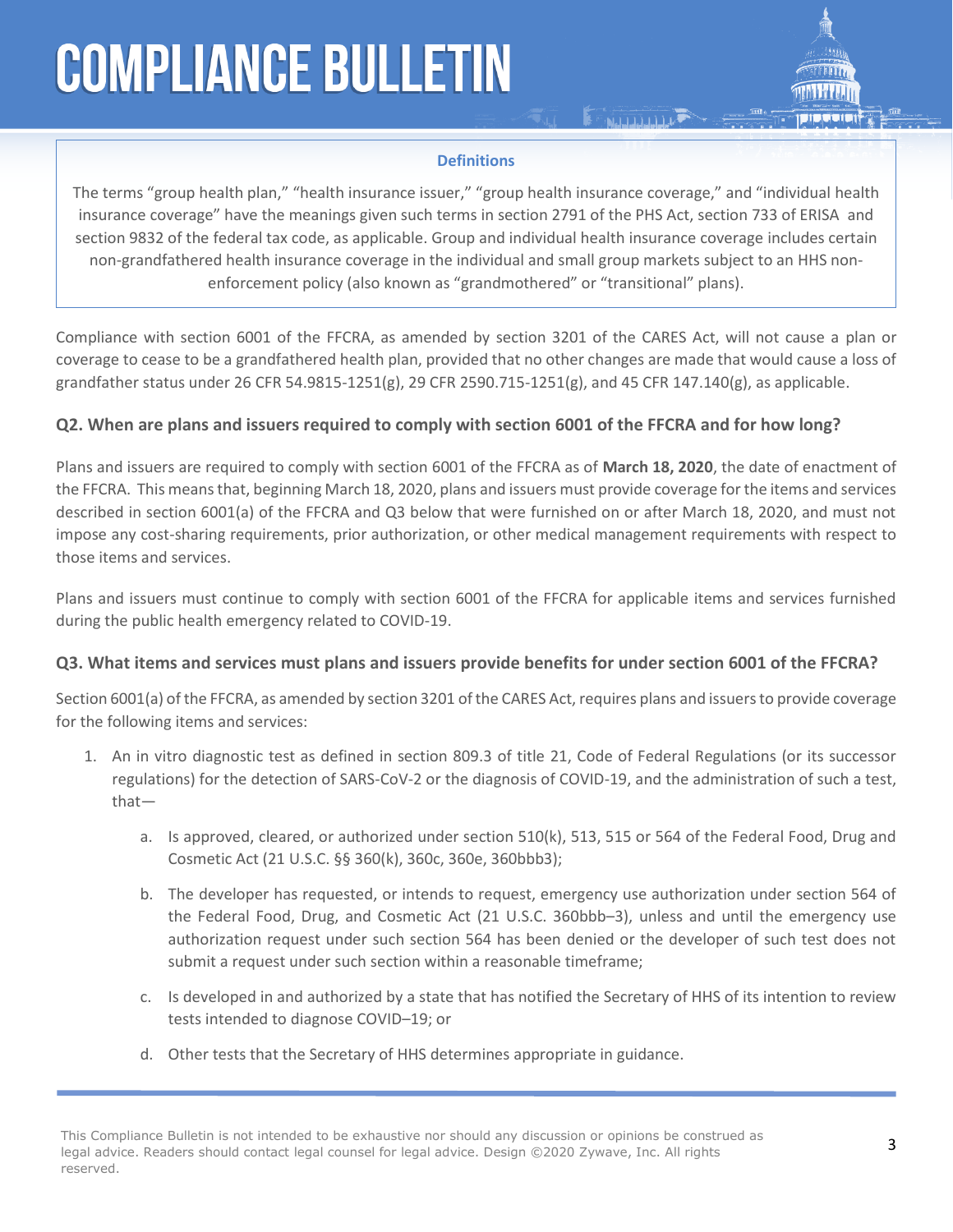2. Items and services furnished to an individual during healthcare provider office visits (which includes in-person visits and telehealth visits), urgent care center visits and emergency room visits that result in an order for or administration of an in vitro diagnostic product described in paragraph (1), but only to the extent the items and services relate to the furnishing or administration of the product or to the evaluation of the individual for purposes of determining the need of the individual for such product.

#### **Q4. Do "in vitro diagnostic tests" described in section 6001(a)(1) of the FFCRA, as amended by section 3201 of the CARES Act, include serological tests for COVID-19?**

Yes. Serological tests for COVID-19 are used to detect antibodies against the SARS-CoV-2 virus, and are intended for use in the diagnosis of the disease or condition of having current or past infection with SARS-CoV-2, the virus which causes COVID-19. The Food and Drug Administration (FDA) currently believes such tests should not be used as the sole basis for diagnosis. The FDA has advised the Departments that serological tests for COVID-19 meet the definition of an in vitro diagnostic product for the detection of SARS-CoV-2 or the diagnosis of COVID-19.14 Therefore, plans and issuers must provide coverage for a serological test for COVID-19 that otherwise meets the requirements of section 6001(a)(1) of the FFCRA, as amended by section 3201 of the CARES Act.

#### **Q5. The FFCRA requires plans and issuers to cover items and services provided during a visit that "relate to the furnishing or administration" of COVID-19 diagnostic testing or that relate "to the evaluation of such individual for purposes of determining the need" for diagnostic testing. What types of items and services must be covered pursuant to this requirement?**

Plans and issuers must cover items and services furnished to an individual during visits that result in an order for, or administration of, a COVID-19 diagnostic test, but only to the extent that the items or services relate to the furnishing or administration of the test or to the evaluation of such individual for purposes of determining the need of the individual for the product, as determined by the individual's attending healthcare provider.

The Centers for Disease Control and Prevention (CDC) advises that clinicians should use their judgment to determine if a patient has signs and symptoms compatible with COVID-19 and whether the patient should be tested. In addition, the CDC strongly encourages clinicians to test for other causes of respiratory illness. Therefore, for example, if the individual's attending provider determines that other tests (for example, influenza tests, blood tests, etc.) should be performed during a visit (which term here includes in-person visits and telehealth visits) to determine the need of such individual for COVID-19 diagnostic testing, and the visit results in an order for, or administration of, COVID-19 diagnostic testing, the plan or issuer must provide coverage for the related tests under section 6001(a) of the FFCRA. This coverage must be provided without cost sharing, when medically appropriate for the individual, as determined by the individual's attending healthcare provider in accordance with accepted standards of current medical practice. This coverage must also be provided without imposing prior authorization or other medical management requirements.

#### **Q6. May a plan or issuer impose any cost-sharing requirements, prior authorization requirements or medical management requirements for benefits that must be provided under section 6001(a) of the FFCRA, as amended by section 3201 of the CARES Act?**

No. Section 6001(a) of the FFCRA provides that plans and issuers shall not impose any cost-sharing requirements (including deductibles, copayments and coinsurance), prior authorization requirements or other medical management requirements

This Compliance Bulletin is not intended to be exhaustive nor should any discussion or opinions be construed as legal advice. Readers should contact legal counsel for legal advice. Design ©2020 Zywave, Inc. All rights reserved.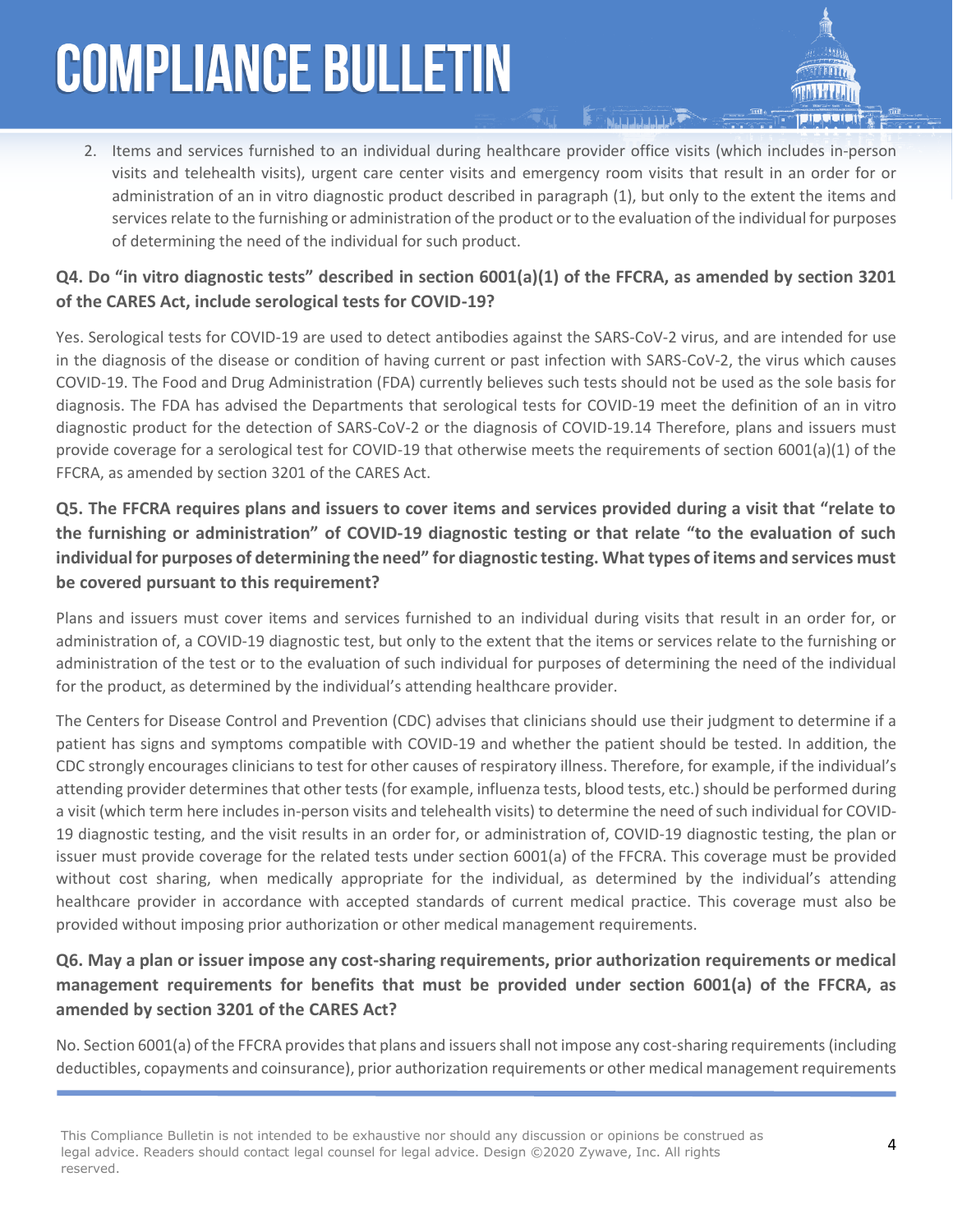for these items and services. These items and services must be covered without cost sharing when medically appropriate for the individual, as determined by the individual's attending healthcare provider in accordance with accepted standards of current medical practice.

#### **Q7. Are plans and issuers required to provide coverage for items and services that are furnished by providers that have not agreed to accept a negotiated rate as payment in full (that is, out-of-network providers)?**

Yes. Section 3202(a) of the CARES Act provides that a plan or issuer providing coverage of items and services described in section 6001(a) of the FFCRA shall reimburse the provider of the diagnostic testing as follows:

- 1. If the plan or issuer has a negotiated rate with such provider in effect before the public health emergency declared under section 319 of the PHS Act, such negotiated rate shall apply throughout the period of such declaration.
- 2. If the plan or issuer does not have a negotiated rate with such provider, the plan or issuer shall reimburse the provider in an amount that equals the cash price for such service as listed by the provider on a public internet website, or the plan or issuer may negotiate a rate with the provider for less than such cash price.

Section 3202(b) of the CARES Act also requires providers of diagnostic tests for COVID-19 to make public the cash price of a COVID-19 diagnostic test on the provider's public internet website. Section 3202(b) of the CARES Act also grants the Secretary of HHS authority to impose civil monetary penalties on any provider that does not comply with this requirement and has not completed a corrective action plan, in an amount not to exceed \$300 per day that the violation is ongoing.

#### **Q8. Section 6001(a)(2) of the FFCRA requires plans and issuers to provide benefits for certain items and services that are furnished during healthcare provider office visits, which include in-person and telehealth visits, as well as visits to urgent care centers and emergency rooms. Under what circumstances are items or services considered to be furnished during a visit?**

The Departments construe the term "visit" in section 6001(a)(2) of the FFCRA broadly to include both traditional and nontraditional care settings in which a COVID-19 diagnostic test described in section 6001(a)(1) of the FFCRA is ordered or administered, including COVID-19 drive-through screening and testing sites where licensed healthcare providers are administering COVID-19 diagnostic testing. Therefore, the items and services described in section 6001(a) of the FFCRA, as amended by section 3201 of the CARES Act, must be covered when furnished in non-traditional settings, as well as when provided in traditional settings.

**Q9. In light of the COVID-19 public health emergency, will the Departments permit plans and issuers to amend the terms of a plan or coverage to add benefits, or reduce or eliminate cost sharing, for the diagnosis and treatment of COVID-19 prior to satisfying any applicable notice of modification requirements and without regard to otherwise applicable restrictions on mid-year changes to health insurance coverage in the group and individual markets?**

Yes. Section 2715(d)(4) of the PHS Act and final rules issued by the Departments regarding the Summary of Benefits and Coverage (SBC) provide that if a plan or issuer makes a material modification (as defined under section 102 of ERISA) in any of the terms of the plan or coverage that would affect the content of the SBC that is not reflected in the most recently provided SBC, and that occurs other than in connection with a renewal or reissuance of coverage, the plan or issuer must provide notice of the modification to enrollees not later than 60 days prior to the date on which the modification will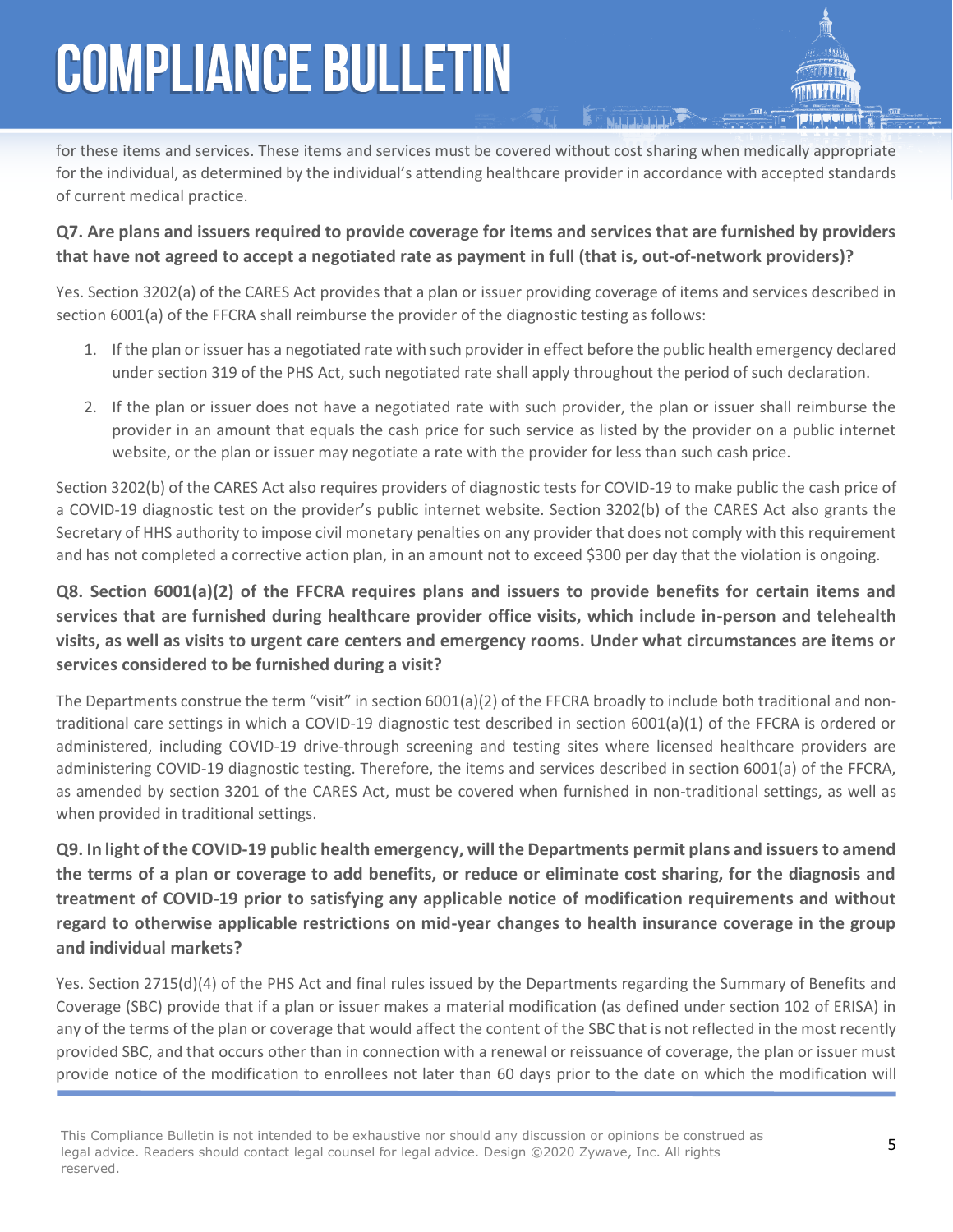become effective. However, to help facilitate the nation's response to COVID-19, the Departments will not take enforcement action against any plan or issuer that makes such modification to provide greater coverage related to the diagnosis and/or treatment of COVID-19, without providing at least 60 days advance notice. **Plans and issuers must provide notice of the changes as soon as reasonably practicable**. Plans and issuers may either provide an updated SBC reflecting the modification or provide a separate notice describing the material modifications.

 $\sum_{i=1}^{n}$ 

HHS encourages states to take a similar approach and will not consider a state to have failed to substantially enforce section 2715(d)(4) of the PHS Act if it takes such an approach.

Additionally, issuers are generally not permitted to modify the health insurance coverage for a product mid-year under section 2703 of the PHS Act and 45 CFR 147.106, subject to certain exceptions. However, HHS will not take enforcement action against any health insurance issuer that changes the benefits or cost-sharing structure of its plans mid-year to provide increased coverage for services related to the diagnosis and/or treatment of COVID-19. HHS encourages states to take a similar approach, and will not consider a state to have failed to substantially enforce section 2703 of the PHS Act if it takes such an approach.

These non-enforcement policies will apply with respect to changes made during the period during which a public health emergency declaration under section 319 of the PHS Act related to COVID-19 or a national emergency declaration under the National Emergencies Act, related to COVID-19 is in effect. Although enforcement relief is being provided during this period for the advance notice requirements of section 2715(d)(4) of the PHS Act, to the extent a plan or issuer maintains any such changes beyond the emergency period, plans and issuers must comply with all other applicable requirements to update plan documents or terms of coverage.

The Departments would continue to take enforcement action against any health insurance issuer or plan that attempts to limit or eliminate other benefits, or to increase cost sharing, to offset the costs of increasing the generosity of benefits related to the diagnosis and/or treatment of COVID19.

#### **Q10. May states impose additional requirements on health insurance issuers to respond to the COVID-19 public health emergency?**

Yes. Nothing in the FFCRA prevents a state from imposing additional standards or requirements on health insurance issuers with respect to the diagnosis or treatment of COVID-19, to the extent that such standards or requirements do not prevent the application of a federal requirement.

#### **Excepted Benefits**

Sections 2722 and 2763 of the PHS Act, section 732 of ERISA and section 9831 of the Code provide that the respective requirements of title XXVII of the PHS Act, part 7 of ERISA and Chapter 100 of the Code generally do not apply to the provision of certain types of benefits, known as "excepted benefits." Excepted benefits are described in section 2791(c) of the PHS Act, section 733(c) of ERISA and section 9832(c) of the Code. The parallel statutory provisions establish four categories of excepted benefits, of which only the first and second are relevant here.

The first category, under section 2791(c)(1) of the PHS Act, section 733(c)(1) of ERISA and section 9832(c)(1) of the Code, includes benefits that are generally not health coverage, including on-site medical clinics. The benefits in this category are excepted in all circumstances.

This Compliance Bulletin is not intended to be exhaustive nor should any discussion or opinions be construed as legal advice. Readers should contact legal counsel for legal advice. Design ©2020 Zywave, Inc. All rights reserved.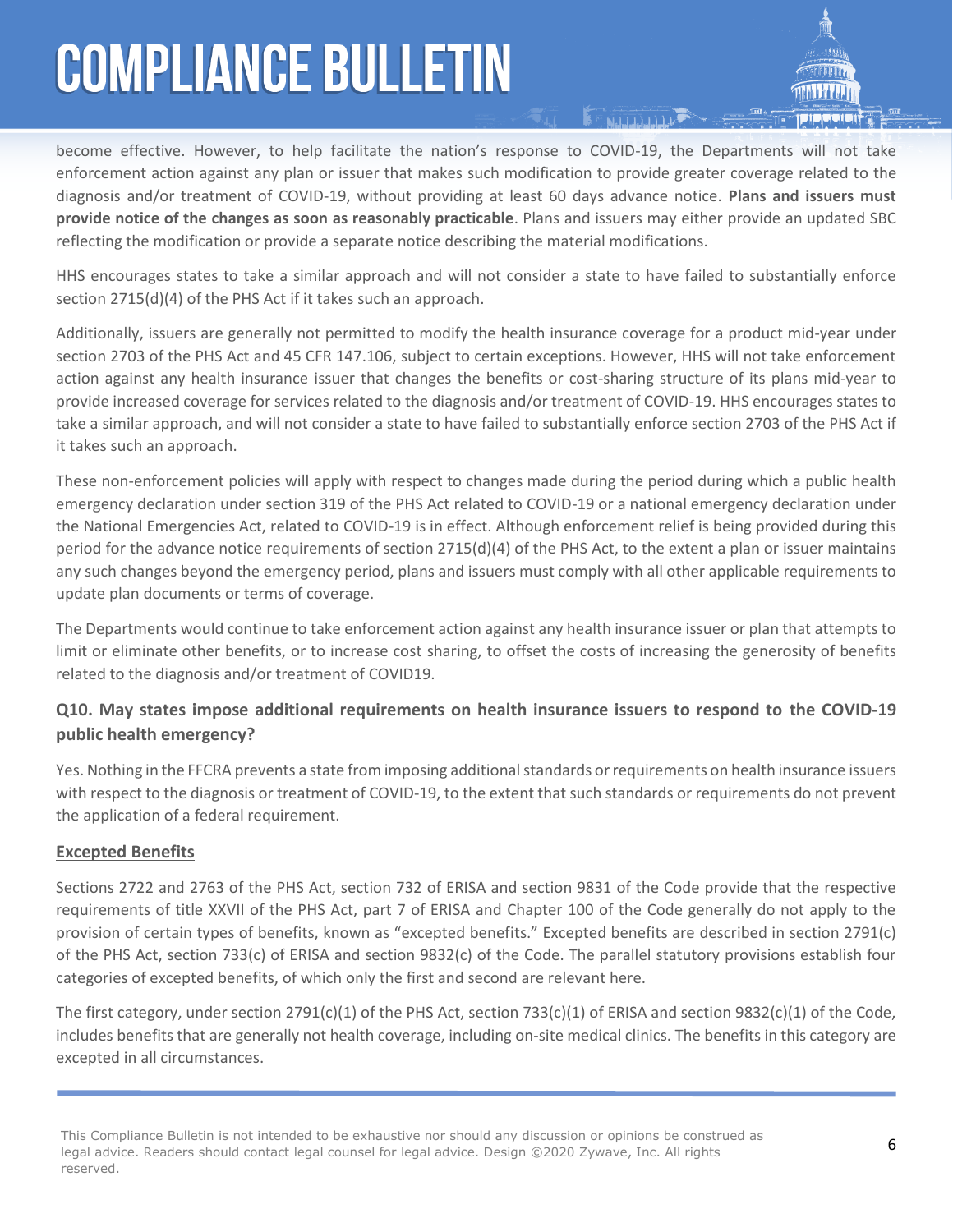The second category of excepted benefits is limited excepted benefits, which may include limited scope vision or dental benefits, and benefits for long-term care, nursing home care, home healthcare or community-based care. The benefits in this category are excepted only if certain conditions are met. Section  $2791(c)(2)(C)$  of the PHS Act, section 733(c)(2)(C) of ERISA and section 9832(c)(2)(C) of the Code authorize the Secretaries of HHS, Labor and the Treasury (collectively, the Secretaries) to issue regulations establishing other, similar limited benefits as excepted benefits. The Secretaries exercised this authority previously with respect to certain employee assistance programs (EAPs). Under the Departments' final regulations, EAPs are excepted if they satisfy all of the following requirements:

**MITTITLE** 

- 1. The EAP does not provide significant benefits in the nature of medical care. For this purpose, the amount, scope and duration of covered services are taken into account.
- 2. The benefits under the EAP are not coordinated with benefits under another group health plan:
	- a. Participants in the other group health plan must not be required to use and exhaust benefits under the EAP (making the EAP a gatekeeper) before an individual is eligible for benefits under the other group health plan; and
	- b. Participant eligibility for benefits under the EAP must not be dependent on participation in another group health plan.
	- c. No employee premiums or contributions are required as a condition of participation in the EAP.
	- d. There is no cost sharing under the EAP.

#### **Q11. May an employer offer benefits for diagnosis and testing for COVID-19 under an EAP that constitute an excepted benefit?**

Yes. The Departments' final regulations provide that for the purpose of determining whether an EAP provides benefits that are significant in the nature of medical care, the amount, scope and duration of covered services are taken into account. An EAP will not be considered to provide benefits that are significant in the nature of medical care solely because it offers benefits for diagnosis and testing for COVID-19 while a public health emergency declaration under section 319 of the PHS Act related to COVID-19 or a national emergency declaration under the National Emergencies Act related to COVID-19 is in effect.

#### **Q12. May an employer offer benefits for diagnosis and testing for COVID-19 at an on-site medical clinic that constitute an excepted benefit?**

Yes. Coverage of on-site medical clinics is an excepted benefit in all circumstances.

#### **Telehealth and Other Remote Care Services**

#### **Q13. How can plans and issuers use telehealth and other remote care services to mitigate the impact of the COVID-19 public health emergency?**

The widespread availability and use of telehealth and other remote care services are vital to combat the COVID-19 public health emergency. By using these services, patients are able to seek treatment from a healthcare professional in their home, without having to go to a medical office or hospital, helping minimize the risk of exposure to and community spread of COVID-19.

This Compliance Bulletin is not intended to be exhaustive nor should any discussion or opinions be construed as legal advice. Readers should contact legal counsel for legal advice. Design ©2020 Zywave, Inc. All rights reserved.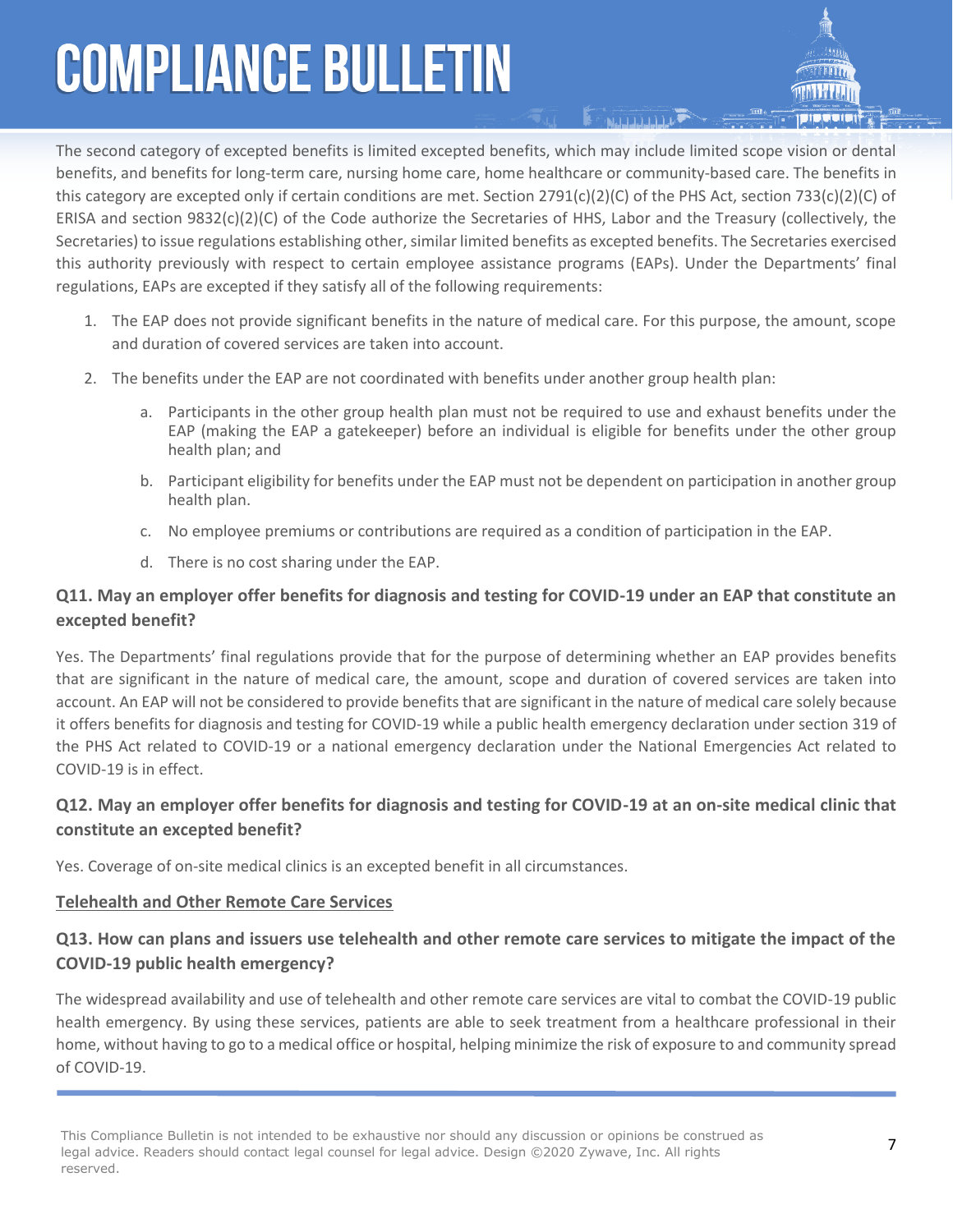The Departments recognize that many plans and issuers are currently offering benefits for telehealth and/or other remote care services in some form. Many states have encouraged issuers to cover robust telehealth and other remote care services without cost sharing, and many plans and issuers have taken steps to promote the use of these services by providing expanded access to them without cost sharing. The Departments strongly encourage all plans and issuers to promote the use of telehealth and other remote care services, including by notifying consumers of their availability, by ensuring access to a robust suite of telehealth and other remote care services, including mental health and substance use disorder services, and by covering telehealth and other remote care services without cost sharing or other medical management requirements.

**NULLIUM** 

Section 3701 of the CARES Act amends the laws applicable to high deductible health plans (HDHPs) and Health Savings Accounts (HSAs) to provide flexibility with respect to telehealth and other remote care services. Specifically, section 3701 of the CARES Act amends section 223(c) of the Code to provide a temporary safe harbor for providing coverage for telehealth and other remote care services. As added by section 3701 of the CARES Act, section 223(c)(2)(E) of the Code allows HSA-eligible HDHPs to cover telehealth and other remote care services without a deductible or with a deductible below the minimum annual deductible otherwise required by section 223(c)(2)(A) of the Code. Section 3701 also amends section  $223(c)(1)(B)(ii)$  of the Code to include telehealth and other remote care services as categories of coverage that are disregarded for purposes of determining whether an individual who has other health plan coverage in addition to an HDHP is an eligible individual who may make tax-favored contributions to his or her HSA under section 223 of the Code. Thus, an otherwise eligible individual with coverage under an HDHP may also receive coverage for telehealth and other remote care services outside the HDHP and before satisfying the deductible of the HDHP and still contribute to an HSA. The amendments to section 223 of the Code under section 3701 of the CARES Act are effective March 27, 2020, and apply to plan years beginning on or before December 31, 2021.

The Departments expect that the flexibilities provided through the amended provisions under section 223 of the Code will increase healthcare access for patients who may have signs or symptoms compatible with COVID-19 and protect other individuals from potential exposure. However, the Departments note that the amendments to section 223 of the Code apply generally to coverage for healthcare provided through telehealth and other remote care services and are not limited to coverage for COVID-19-related telehealth and other remote care services.

The Departments also encourage states to support efforts to increase access to telehealth and other remote care services. In particular, the Departments urge states to consider whether state licensing laws could be relaxed during the period in which a public health emergency declaration under section 319 of the PHS Act related to COVID-19 or a national emergency declaration under the National Emergencies Act, 50 U.S.C. section, 1601 *et seq*., related to COVID-19 is in effect, to enable more in-state and out-of-state providers to offer telehealth and other remote care services in the state.

#### **Q14. In light of the public health emergency posed by COVID-19, will the Departments allow plans and issuers to add benefits, or reduce or eliminate cost sharing, for telehealth and other remote care services prior to satisfying any applicable notice of modification requirements and without regard to restrictions on mid-year changes to provide coverage for telehealth services?**

Yes. The Departments will apply the same non-enforcement policies described in Q8 to situations where a plan or issuer adds benefits, or reduces or eliminates cost sharing, for telehealth and other remote care services. These nonenforcement policies will apply with respect to changes made for the period during which a public health emergency declaration under section 319 of the PHS Act related to COVID-19 or a national emergency declaration under the National